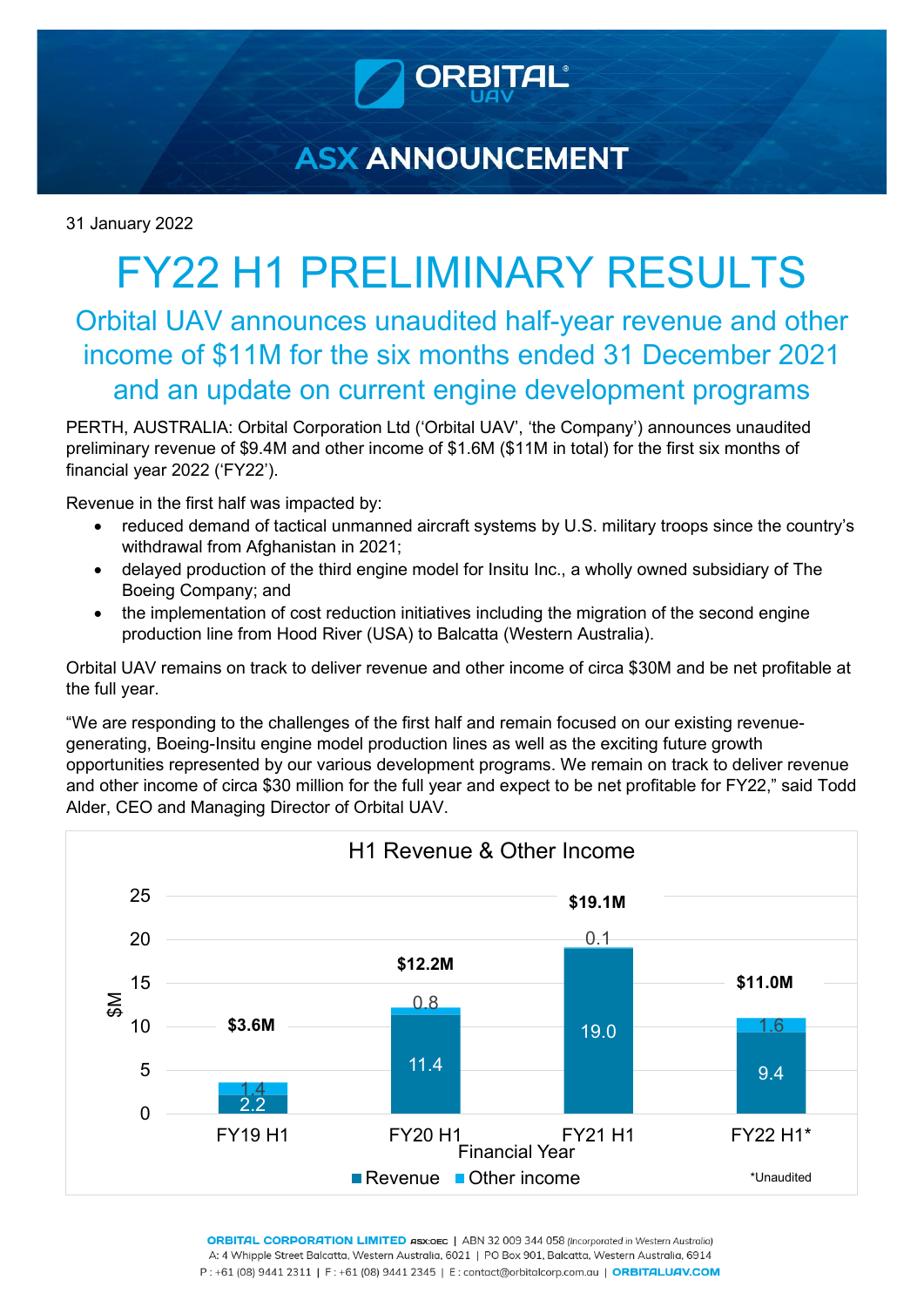

## Boeing-Insitu – Primary Customer

Orbital UAV has two engine models currently in production for Insitu. In addition, the Company has been preparing to commence production of a third engine model for the Boeing subsidiary.

Boeing-Insitu has advised they are undertaking an economic review of this third engine program and have requested a suspension of works related to this engine while Boeing-Insitu determine the future direction of the program.

The review does not impact demand of the two existing engine models Orbital UAV has in production for Boeing-Insitu. Should the third engine program be terminated, Orbital UAV is permitted to seek reimbursement of the full costs of the program to date, including any inventory supporting production activities.

"The suspension of activities on this mature program is regrettable. However, we remain committed to supporting Boeing-Insitu as a tier one market participant in their current and future requirements," said Mr Alder.

#### New customer development programs

In addition to Orbital UAV's existing production programs with Boeing-Insitu, the Company is progressing four new engine development programs with globally leading UAV customers: Textron Systems, one of Singapore's largest defence companies and US-based autonomous logistics start-up Skyways.

| Program                | <b>Application</b>                                                                                                         |
|------------------------|----------------------------------------------------------------------------------------------------------------------------|
| <b>Textron Systems</b> | Engine development program to support Textron Systems' bid for the U.S.<br>Army's Future Tactical Unmanned Systems Program |
| <b>Textron Systems</b> | Engine upgrade program for Textron Systems' established Aerosonde UAV fleet                                                |
| Singapore              | Engine development program for Singapore's domestic UAV application                                                        |
| Skyways                | Engine development program for U.S. Navy logistics applications                                                            |

Orbital UAV is also responding to enquiries from a growing commercial market, which includes both maritime and logistics sectors where UAV production is forecast to grow considerably over the coming decade.



### World Unmanned Aerial System Production Value Forecast<sup>1</sup>

1 Source: Teal Group Corporation, *World Military Unmanned Aerial Systems Market Profile & Forecast 2020/2021*(forecast shown in USD)

**ORBITAL CORPORATION LIMITED ASX:OEC** | ABN 32 009 344 058 (Incorporated in Western Australia) A: 4 Whipple Street Balcatta, Western Australia, 6021 | PO Box 901, Balcatta, Western Australia, 6914 P: +61 (08) 9441 2311 | F: +61 (08) 9441 2345 | E: contact@orbitalcorp.com.au | ORBITALUAV.COM